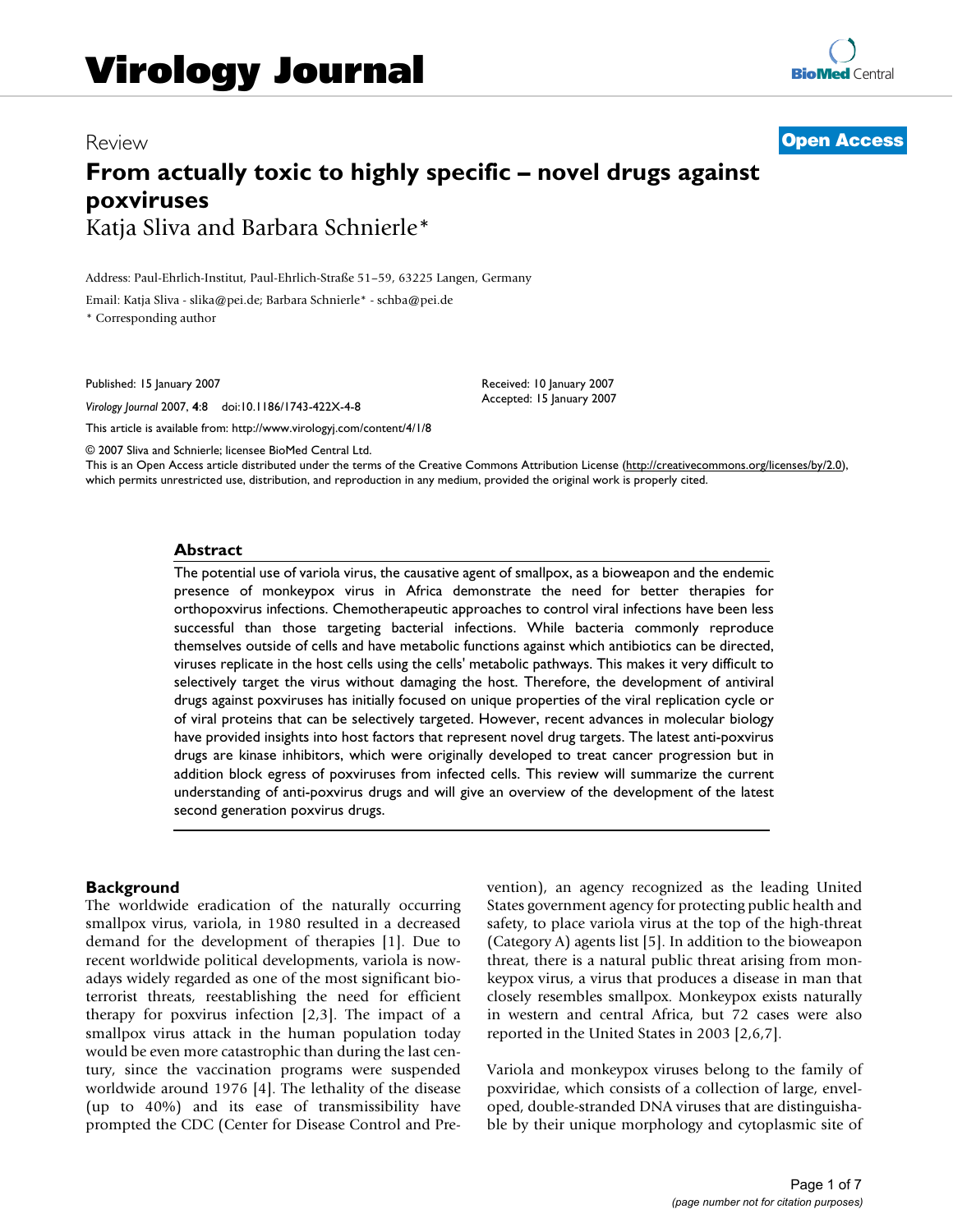replication [8]. Poxviruses infect most vertebrates and invertebrates, causing a variety of diseases of veterinary and human medical importance. The poxvirus family is divided into two main subfamilies, the *chordopoxvirinae*, which infect vertebrates, and the *entomopoxvirinae*, which infect insects. *Chordopoxvirinae* are further divided into eight genera. One of these is orthopoxvirus, which includes the human pathogens variola virus and monkeypox virus, and others which infect humans, including cowpox and vaccinia virus (VACV). There are at least two natural strains of variola virus: *variola major* with a case fatality rate of 30–40% and *variola minor*, with a much reduced fatality rate of approximately 1%.

Poxviruses enter the oropharyngeal and respiratory mucosa, and proliferate in the regional lymph nodes, multiplying in particular in the reticulo-endothelial system. However, the cellular entry mechanism is unknown in terms of fusion proteins and cell receptors [9,10].

The 191 kbp VACV DNA genome encodes at least 263 gene products. Their expression is regulated in a temporal fashion during the viral replication cycle, which begins with entry of the virus into the host cell and terminates with the assembly of complex macromolecular structures to form an infectious particle [11]. Although the molecular details of poxvirus assembly and differentiation remain controversial, the most widely accepted scenario involves the generation of at least three forms of infectious particles (Figure 1). The nomenclature used in this review follows a recent proposal by Moss [9]. The multiple infectious forms differ from one another by their outer membrane. Directly after the attachment and fusion of the virus with the host cell, the virus is uncoated and the early gene expression is initiated. At this point, the DNA replication occurs and is followed by intermediate and late gene expression. After viral DNA replication, progeny DNA molecules, virion enzymes and structural proteins assemble to form the pre-virion particles now referred to as mature virion (MV). MVs are the simplest and most abundant form and have no additional membranes and have previously been called the intracellular mature virion (IMV). MVs then acquire membranes, whether this is one or two membranes remains controversial; however, the current perception prefers the single membrane model [9]. A portion of the MV then become enveloped with additional membranes derived from the trans-Golgi apparatus [12,13] or endosomal cisterna [14]. This MV form, which is surrounded by two membranes, is referred to as a wrapped virion (WV) [9] instead of the previous intracellular enveloped virion (IEV), as the MV is already enveloped. Following migration to the cell surface, the outer WV membrane fuses with the plasma membrane resulting in exocytosis, which gives rise to extracellular enveloped virus (EV) [15]. The EV can either remain associated with

the cell (formerly CEV = cell-associated virus) or become unattached and released as extracellular enveloped virus (EEV) [16]. The associated form is usually predominant and primarily responsible for cell-to-cell spread via actin tails [17,18]. Figure 1 shows a schematic view of the VACV replication cycle and the different virion forms.

Among the approximately 200 genes encoded by variola virus are many that code for gene products that are needed for cytoplasmic transcription and replication of the virus. Therefore, strategies which block such key enzymes in the replication and maturation of poxviruses provide potential targets for therapeutic intervention.

### *Animal models*

Animal models that are predictive for human disease outcome are an important component of drug development. There are a number of models in use, but none of them captures all aspects of the human orthopoxvirus infections. The most relevant are models in which poxvirus replication is initiated in the periphery and followed by systemic virus spread, as occurs during variola virus infections in humans.

A frequently used, straightforward model is the intranasal VACV infection of mice. It results in local replication and systemic disease; however, a large inoculation dose needs to be applied [19]. Ectromelia virus infection of mice strongly resembles the pathogenicity of human smallpox, although the time course of infection and disease progression is much shorter [20]. The parameter that is monitored in both models is disease progression and the primary end-point is mortality.

Monkeypox virus infections of nonhuman primates have also been used to evaluate the efficacy of smallpox vaccines. A major drawback of these models is the intravenous administration, which bypasses the mucosa and produces a lesional disease characteristic of post secondary viremia. However, disease progression can be monitored more precisely and virus yields can be measured in serum and by quantifying lesion numbers [21].

## *Prevention of clinical symptoms: First therapeutic approaches towards a treatment of poxvirus infection*

From about 2000 BC onwards, treatment of smallpox infections basically involved prevention of clinical symptoms, as no curative therapy was available. Early attempts to control smallpox began in ancient Egypt through intranasal insufflations of dried crusts of smallpox lesions. In 18th century Europe, the method consisted of subcutaneous injection of fluid from smallpox pustules or scabs. This practice, known as variolization, caused severe cases of smallpox in about 1 in 200 inoculations. However the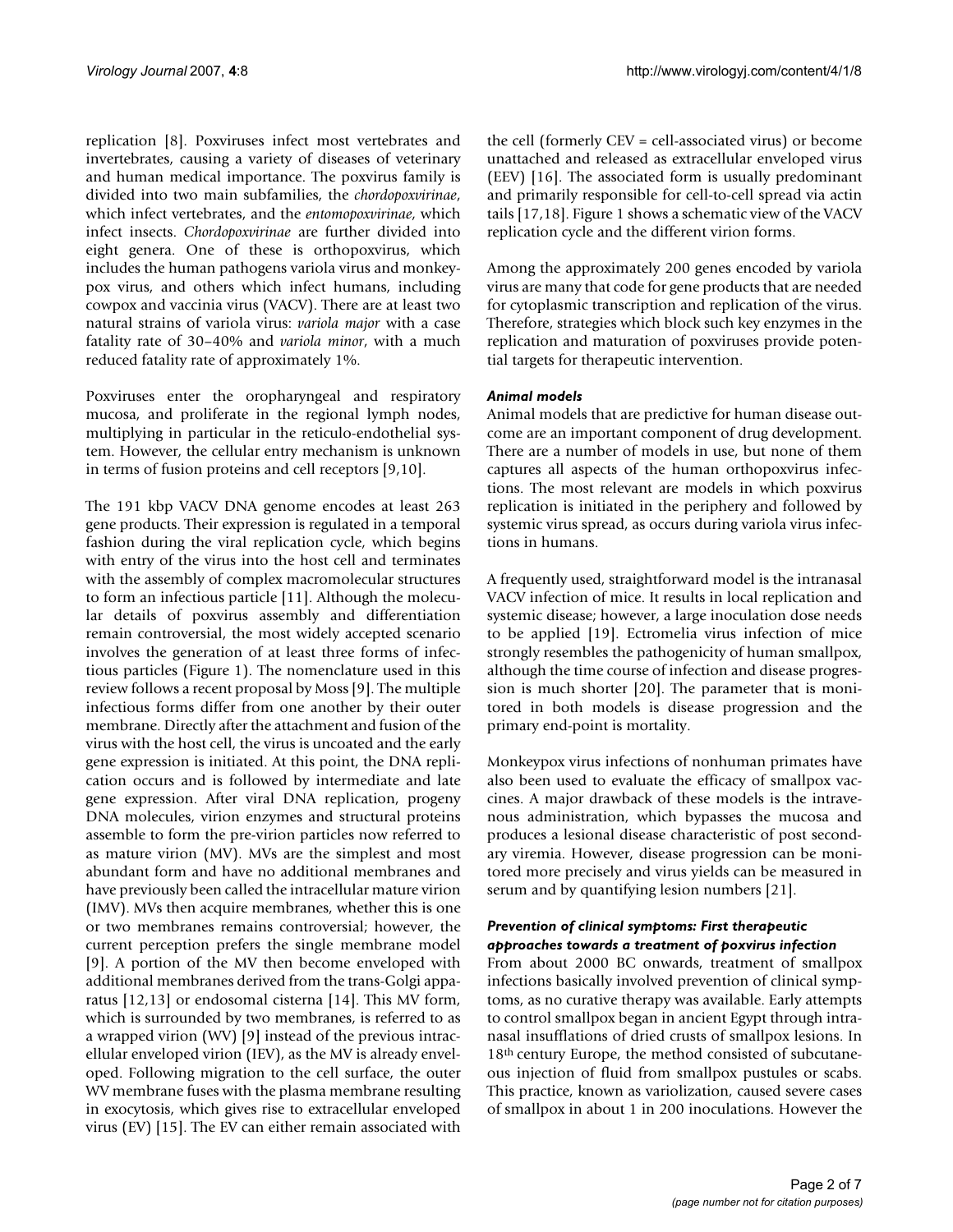



fatality rate in variolated individuals was considerably lower than in those who got naturally infected.

The breakthrough in prevention began in the 18<sup>th</sup> century, when doctors observed that milkmaids who had contracted cowpox were resistant to infection with smallpox. Edward Jenner reasoned and finally showed in 1796 that infectious material from cowpox lesions provided protection from smallpox. The term vaccination was coined in 1803 from the Latin word for cow (*vacca*) [22]. Based on these findings, the World Health Organization undertook a global smallpox vaccination program in 1967. At that time, 10 to 15 million cases of the disease occurred each year with more than 2 million deaths. VACV, a related but relatively nonpathogenic poxvirus was administered throughout the world, and this practice resulted in the eradication of smallpox [1]. When the vaccine, live VACV, is inoculated into the superficial layers of the skin (skin scarification), the virus grows locally and induces an

immune reaction that protects against smallpox [23]. This program of intensively vaccinating all humans in a ring surrounding every suspected case of variola infection was successful in part because smallpox is a human-only disease. There are no animal reservoirs to reintroduce the virus into the human population. The last occurrence of endemic smallpox was in Somalia in 1977, and the last human cases were laboratory-acquired infections in 1978 [24].

# *Treatment of acute infections*

Vaccination programs were suspended worldwide in 1976 and the human population now lacks immunity against poxviruses, making them attractive as bioweapons. Complications associated with VACV vaccination, which might occur in immune-compromised individuals, also increase the demand for drugs that can be used to treat acute infections. The principles of treatment can be summarized as follows: Passive immunization, antiviral small molecule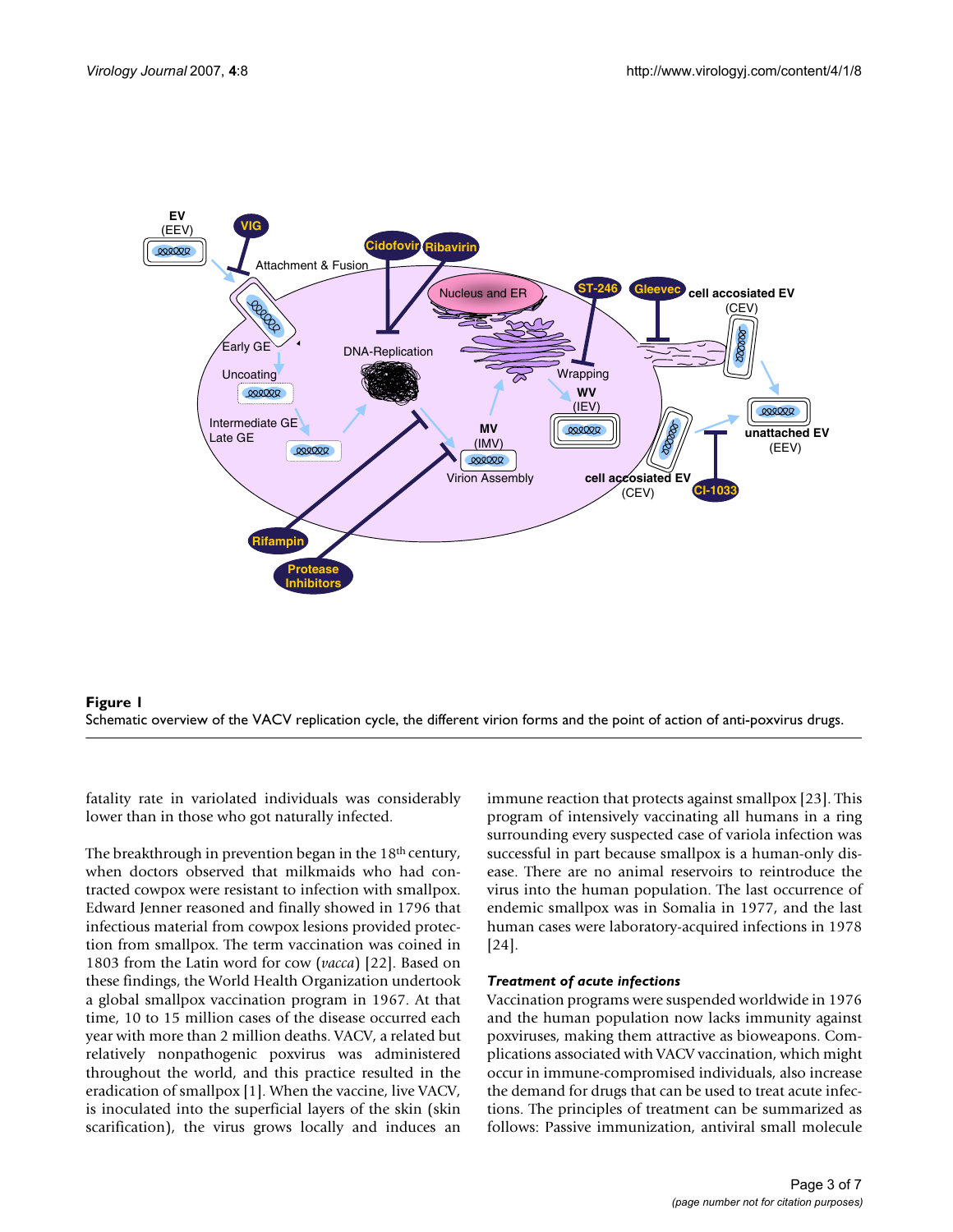drugs that were identified by random screens and inhibit viral replication and drugs that target systemic spread of poxviruses.

### *Passive Immunization*

Passive immunization is one method to treat variolainfected individuals. In this procedure, antibodies obtained from the plasma of repeatedly actively vaccinated individuals are infused into infected individuals or those with a high risk of becoming infected. The antibodies provide protection against disease for two to three weeks, as this is the time they remain active in the body. Although short-lived, passive immunization provides immediate protection, unlike active immunization, which can take weeks to develop. Consequently, passive immunization can be lifesaving when a person has been infected [25].

The development of humanized monoclonal antibodies against neutralizing epitopes that are conserved between monkeypox and variola viruses are therefore promising advanced tools for passive immunization against poxviruses. However, a safe, orally active antiviral drug for the prevention or treatment of smallpox infection is needed to provide an alternative to the elaborate antibody-based passive immunization. It has been shown recently that antiviral treatment is more effective than smallpox vaccination upon lethal intratracheal infection of cynomolgus monkeys (*Macaca fascilaris*) with monkeypox virus [26]. Today, there are no FDA-approved drugs available for the treatment of smallpox; however, there are drugs in early preclinical development and approved drugs with off-target effects. All drugs discussed below, and their point of attack in the viral lifecycle, are summarized in Figure 1.

### *Small molecule drugs that inhibit viral replication*

The search for antiviral agents acting against poxviruses, without knowing their mode of action, started when the thiosemicarbazones, introduced in 1946 by Domagk et al. [27] as tuberculostatic (antituberculous) agents, were also found to be active against VACV [28]. Hamre et al. found that the drug was able to reduce infectivity in eggs and mice by up to 70%. The observation that benzaldehyde thiosemicarbazone did not inactivate vaccinina virus *in vitro* proved that the antiviral effect of this drug was intracellular. This important work was continued by Bauer [29] and culminated in the demonstration by Bauer et al. [30] in 1963 that the thiosemicarbazone derivative methiazone (Marboran, N-methylisatin 3-thiosemicarbazone) was effective in the prophylaxis of smallpox. Methiazone was first applied in 1962 to a smallpox-infected patient who suffered from infantile eczema and did not respond to treatment with anti-vaccinia gamma globulin [31]. The boy showed rapid recovery after treatment and was the first illustration of the use of an antiviral drug in man [32].

From then on trials with methiazone showed that the drug not only had an antiviral effect in infected patients but was also effective as a prophylaxis of smallpox. Promising results have also been reported in the treatment of complications of smallpox vaccination. The principal side effect of severe vomiting was considered a justifiable risk at the time [33], but is unacceptable for today's use.

Another approved drug is rifampin, which is still one of the most effective tuberculostatic drugs today. It inhibits the growth of poxviruses by preventing the cleavage of precursor proteins and is effective against poxviruses in high doses (100 µg/ml), which makes its clinical use rather unlikely [34].

For more than 25 years, VACV has been included in the panel of viruses that are evaluated for their susceptibility to a large variety of different classes of compounds. This search has yielded a wealth of substances, lead compounds and approaches that have proved effective against VACV [35]. Most of the compounds that have been identified as anti-VACV agents are nucleoside analogs that fall into different categories [36]. The above-mentioned methiazone belongs to the thiosemicarbazones. Ribavirin, an antiviral drug which is active against a number of DNA and RNA viruses including VACV, belongs to the IMP dehydrogenase inhibitors. There are numerous other nucleoside or nucleotide analogs that have been reported to have antiviral activity against VACV *in vitro*, such as SAH hydrolase (S-adenosylhomocysteine hydrolase) inhibitors, orotidine-5'-monophosphate (OMP) decarboxylase/cytidine triphosphate (CTP) synthetase inhibitors and thydidylate synthase inhibitors. All these compounds inhibit VACV replication *in vitro* and some of the SAH hydrolase inhibitors suppress the consequences of a VACV infection *in vivo* [37].

The only antiviral agent currently approved for use against orthopoxviruses is cidofovir (CDV-Vistide), which belongs to the acyclic nucleoside phosphonates. Cidofovir is currently licensed for the treatment of cytomegalovirus (CMV) retinitis and is thought to act by inhibiting the cytomegalovirus DNA polymerase, a target shared with the poxviruses. It has demonstrated antiviral activity against poxviruses *in vitro*, and against cowpox and vaccinia viruses in mice [38,19,39]. It is also thought to inhibit the activity of the proofreading exonuclease, leading to error-prone DNA synthesis during poxvirus replication [4]. However, its use for the treatment of VACV adverse reactions is restricted under an investigational new drug (IND) protocol. Under the IND, cidofovir can only be used when VIG (vaccinia immune globulin) is not efficacious. Renal toxicity is a known adverse reaction of this drug. In recent years a bioavailable variant of orally available cidofovir has been developed: HDP-cidofovir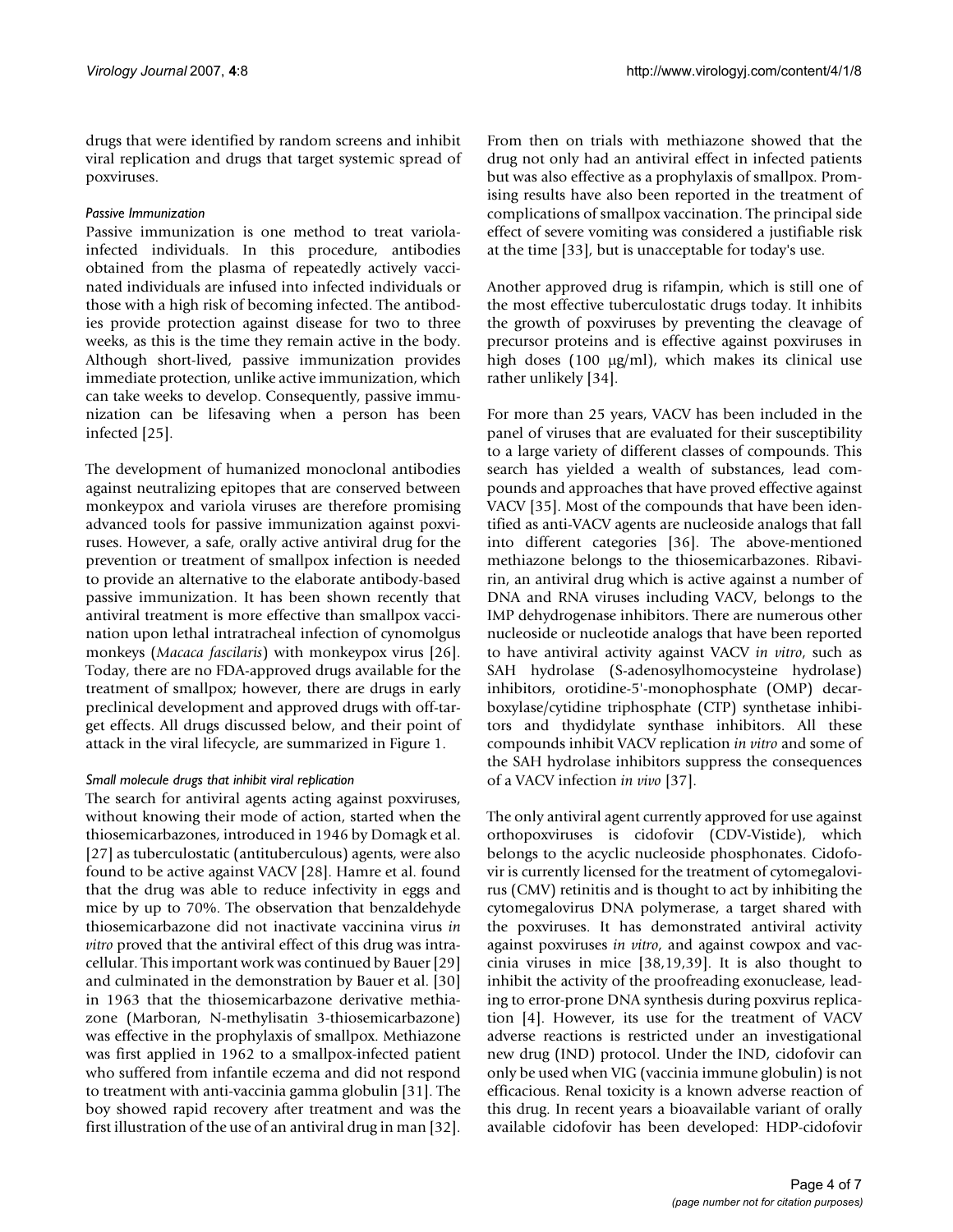(hexadecyloxypropyl-CDV) [40,41]. This modification (adding a lipid) resulted in a new drug, which showed a 100-fold enhanced potency at blocking smallpox virus reproduction in tissue-culture cells and might prove more clinically relevant in the future [42,43].

Another nucleotide analog is adefovir [44]. However, although adefovir shows significant *in vitro* antiviral activity against poxviruses, its efficacy as a therapeutic agent for smallpox is currently uncertain. In addition to its activity against VACV replication in tissue culture, it has a good oral availability and has been approved for treatment of Hepatitis B [45], making it a serious candidate. This compound needs to be evaluated further for its activity against monkeypox and variola viruses before its real potential is known [46].

## *Drugs that target systemic spread*

In the last two years, a novel class of anti-poxvirus drugs has emerged. These compounds do not inhibit viral replication directly but rather reduce virus spread. They decrease the release of EEV from cells, which is considered to be the main mechanism for rapid spread of poxviruses in the infected host. EEV are actively extruded from cells by interaction with actin tails. Actin tail formation is regulated by phosphorylation of the viral protein A36 by the cellular tyrosine kinase c-Src, which can also be activated by the epidermal growth factor receptor (EGFR), a membrane-anchored receptor tyrosine kinase. A36R is located in the membrane surrounding the EEV and is required for actin polymerization and virulence [47,48]. Therefore, specific kinase inhibitors for either kinase are able to inhibit spread of poxviruses and greatly increase animal survival after VACV infection.

One of these drugs is Gleevec (also called STI-571, imatinib mesylate or Glivec), which was licensed for use in chronic myeloid leukemia and is approved for use in humans. Gleevec inhibits Abl-family tyrosine kinases and, to some extent, EGFR, and has been shown to block the egress of VACV from infected cells [49,50]. Gleevec is not the first example of poxvirus inhibition by a kinase inhibitor, but it is the first kinase-targeted drug approved for use in humans that exhibits antiviral properties. The Erk inhibitor U1026 blocks VACV replication in cultured cells [51] and CI-1033, an EGFR kinase inhibitor, has similar effects to Gleevec and is also able to rescue mice from a lethal intranasal VACV challenge infection [50]. Poxviruses encode a growth factor (VGF) which has high homology to EGF. These EGF-like growth factors are carried by poxviruses to facilitate viral pathogenesis. VGF binds to the EGFR and the effect of Cl-1033 is most likely due to reduced EEV release which is normally triggered by VGF. Two EGFR kinase inhibitors have obtained FDA

approval (gefitinib and erlotinib) and both drugs might have anti-poxvirus properties.

A different type of drug is ST-246, which was identified by high-throughput screening of a small-molecule compound library for inhibitors of orthopoxvirus replication. Its target is the F13L gene product, which is required for production of extracellular virus. ST-246 also reduces extracellular virus formation and, although it has little effect on the production of intracellular virus, it can protect mice from lethal orthopoxvirus infection [50].

Further understanding of viral egress might identify novel targets for intervention. The use of host cellular signaling pathway blockades as antiviral chemotherapy has the advantage that drug resistance cannot readily develop and is highly promising. However, cellular targets always require the consideration of unwanted side effects, which have been described recently for kinase inhibitors [52].

# *Potential new drug targets*

A large variety of gene products are essential or have exactly defined functions in the viral replication cycle. This knowledge can be exploited for the precise design of drugs targeting these proteins [46]. Proteins with enzymatic activity, such as kinases or phosphatases, are especially good drug targets, because inhibitors might be easily identified by high-throughput screens.

For example, the H6R gene encodes the viral topoisomerase 1B (vTOPO), which is essential for DNA processing. It shares extensive structural and mechanistic features with the human type 1B enzyme (hTOPO). However, despite these similarities, there are sufficient differences to allow selective targeting of the viral variant. Two coumarin drugs (novobiocin and coumermycin) are potent inhibitors of vTOPO, which show little effect on hTOPO [53]. These early findings indicate that it is possible to discover compounds that interact selectively with these enzymes. Bond et al. [54] performed a high-throughput screen which resulted in the identification of a different class of small-molecule inhibitors that potently inhibit DNA supercoil relaxation by vTOPO, and obtained promising results for the therapeutic use of these compounds.

In addition, there are some protein kinases with defined biochemical activity but unclear functions in viral replication. Kinases are the most frequently used drug targets, and inhibitors with high specificity have been identified for a multitude of cellular kinases [55]. Variola and vaccinia viruses encode two essential protein kinases with well characterized kinase activity [56,57] – the VACV protein kinases 1 and 2 (VPK1 and VPK2). VPK1 is the B1R kinase [56]. The H5R gene product in VACV is a natural substrate of this enzyme [58], and both the H5 and B1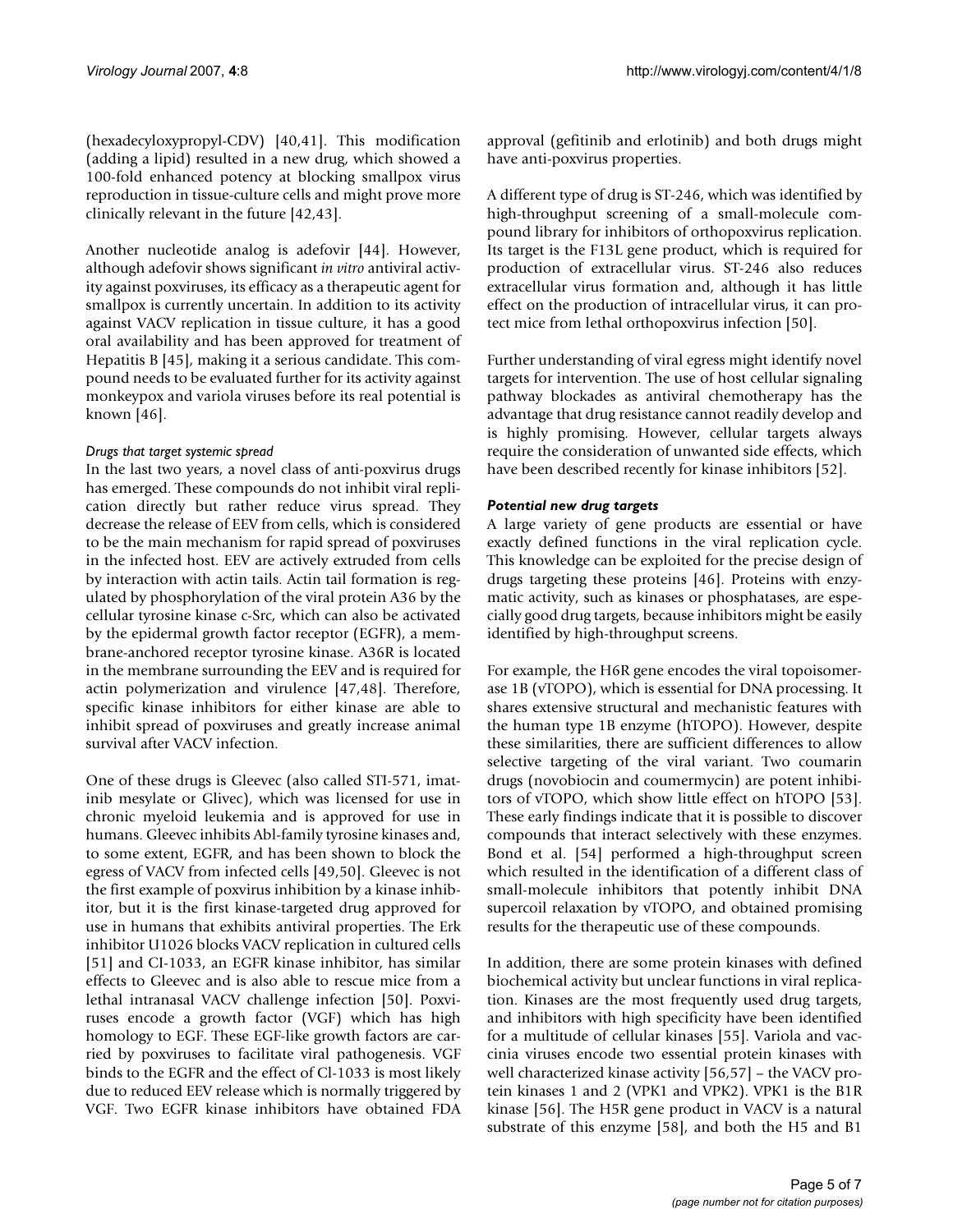proteins are present in virions [58]. The B1 protein seems to be involved in viral DNA synthesis ([59], as mutants with temperature sensitive (ts) defects in B1 fail to synthesize viral DNA [57], but it is unclear how this protein functions in this process or in phosphorylation of H5R. A specific inhibitor of B1R might be developed into an antiviral drug with an adequate safety profile.

The second protein kinase of interest, the VPK2, is the F10L protein kinase. F10L is required for viral replication and is the major kinase encapsidated in virions. The product of this gene shows autophosphorylation activity [60], but also appears to be involved in the phosphorylation of the A17 protein, which is one of its natural substrates. Mutant viruses with ts lesions in F10 appear to be arrested at a very early stage in virion morphogenesis [61,62]. Both kinases could be models for the design of specific inhibitors as antiviral drugs with a clearly defined effect spectrum.

Other possible starting points for drug design are nucleoside and nucleotide kinases like, for example, J2R and A48R. The thymidine kinase J2R and thymidylate kinase A48R are not required for viral replication, but J2R is thought to have an attenuating influence on viral replication *in vivo* [63]. A number of drugs that have been approved for the treatment of herpes virus infections are active against VACV *in vitro*. Other compounds that have been tested in phase II/III clinical trials for these infections are also active against orthopoxviruses [64]. As all these active compounds are closely related halogenated uracil analogs or phosphate nucleotides, the current hypothesis is that the effect of these nucleoside analogs on orthopoxviruses is not limited by their ability to inhibit the VACV DNA polymerase but by their ability to be phosphorylated by the thymidine kinase J2R. Clearly, more research into the substrate specificity of J2R is required to open the possibilities for finding highly active and non-toxic nucleoside analogs [46].

Another interesting candidate for drug target design could be the protein phosphatase encoded by the H1L. H1L has been shown to be essential for viral replication, as it has not been possible to generate recombinant viruses with deletions in this gene and recombinant viruses with repressible expression of H1L show reduced replication [65]. Designing drugs which target this essential protein could stop viral spread throughout infected people.

The host range and pathogenicity of poxviruses result from the interactions of virally encoded factors with the host immune system. The limited host range of variola virus is thought to relate largely to the unique association of viral gene products with the countless host signaling pathways. Interference with these factors might be a novel

approach to develop drugs that reduce or ablate variola virus pathogenicity.

## **Conclusion**

Currently there are no FDA approved drugs on the market for the treatment of poxvirus infections, however kinases inhibitors show very good anti-poxvirus activity as off-target effect and have the potential for clinical applications. Essential viral gene products in the poxviral replication cycle have been identified that are potential targets for new drug development, but also more basic research is required to identify essential viral enzymes or pathogenicity factors, which will enable the development of more effective and specific anti-poxvirus drugs. Hopefully, these drugs will make poxviruses unattractive as bioweapons.

## **Competing interests**

The authors declare that they have no competing interests.

## **Authors' contributions**

KS and BS contributed equally to conception, design and acquisition of data. Both have been involved in drafting the manuscript and have given final approval of the version to be published.

#### **References**

- 1. Fenner F: **[A successful eradication campaign. Global eradica](http://www.ncbi.nlm.nih.gov/entrez/query.fcgi?cmd=Retrieve&db=PubMed&dopt=Abstract&list_uids=6293036)[tion of smallpox.](http://www.ncbi.nlm.nih.gov/entrez/query.fcgi?cmd=Retrieve&db=PubMed&dopt=Abstract&list_uids=6293036)** *Rev Infect Dis* 1982, **4:**916-930.
- 2. Breman JG, Henderson DA: **[Poxvirus dilemmas--monkeypox,](http://www.ncbi.nlm.nih.gov/entrez/query.fcgi?cmd=Retrieve&db=PubMed&dopt=Abstract&list_uids=9709051)** [smallpox, and biologic terrorism.](http://www.ncbi.nlm.nih.gov/entrez/query.fcgi?cmd=Retrieve&db=PubMed&dopt=Abstract&list_uids=9709051) **339:**556-559.
- 3. Breman JG, Henderson DA: **[Diagnosis and management of small](http://www.ncbi.nlm.nih.gov/entrez/query.fcgi?cmd=Retrieve&db=PubMed&dopt=Abstract&list_uids=11923491)[pox.](http://www.ncbi.nlm.nih.gov/entrez/query.fcgi?cmd=Retrieve&db=PubMed&dopt=Abstract&list_uids=11923491)** *N Engl J Med* 2002, **346:**1300-1308.
- 4. Jahrling PB, Fritz EA, Hensley LE: **[Countermeasures to the bioter](http://www.ncbi.nlm.nih.gov/entrez/query.fcgi?cmd=Retrieve&db=PubMed&dopt=Abstract&list_uids=16375715)[rorist threat of smallpox.](http://www.ncbi.nlm.nih.gov/entrez/query.fcgi?cmd=Retrieve&db=PubMed&dopt=Abstract&list_uids=16375715)** *Curr Mol Med* 2005, **5:**817-826. 5. Darling RG, Catlett CL, Huebner KD, Jarrett DG: **[Threats in bioter-](http://www.ncbi.nlm.nih.gov/entrez/query.fcgi?cmd=Retrieve&db=PubMed&dopt=Abstract&list_uids=12120480)**
- **[rorism. I: CDC category A agents.](http://www.ncbi.nlm.nih.gov/entrez/query.fcgi?cmd=Retrieve&db=PubMed&dopt=Abstract&list_uids=12120480)** *Emerg Med Clin North Am* 2002, **20:**273-309.
- 6. Henderson DA: **[Bioterrorism as a public health threat.](http://www.ncbi.nlm.nih.gov/entrez/query.fcgi?cmd=Retrieve&db=PubMed&dopt=Abstract&list_uids=9716981)** *Emerg Infect Dis* 1998, **4:**488-492.
- 7. Hutin YJ, Williams RJ, Malfait P, Pebody R, Loparev VN, Ropp SL, Rod-riguez M, Knight JC, Tshioko FK, Khan AS, Szczeniowski MV, Esposito JJ: **[Outbreak of human monkeypox, Democratic Republic of](http://www.ncbi.nlm.nih.gov/entrez/query.fcgi?cmd=Retrieve&db=PubMed&dopt=Abstract&list_uids=11384521) [Congo, 1996 to 1997.](http://www.ncbi.nlm.nih.gov/entrez/query.fcgi?cmd=Retrieve&db=PubMed&dopt=Abstract&list_uids=11384521)** *Emerg Infect Dis* 2001, **7:**434-438.
- 8. Hruby DE, Guarino LA, Kates JR: **[Vaccinia virus replication. I.](http://www.ncbi.nlm.nih.gov/entrez/query.fcgi?cmd=Retrieve&db=PubMed&dopt=Abstract&list_uids=107327) [Requirement for the host-cell nucleus.](http://www.ncbi.nlm.nih.gov/entrez/query.fcgi?cmd=Retrieve&db=PubMed&dopt=Abstract&list_uids=107327)** *J Virol* 1979, **29:**705-715.
- 9. Moss B: **[Poxvirus entry and membrane fusion.](http://www.ncbi.nlm.nih.gov/entrez/query.fcgi?cmd=Retrieve&db=PubMed&dopt=Abstract&list_uids=16364735)** *Virology* 2006, **344:**48-54.
- 10. Sieczkarski SB, Whittaker GR: **[Viral entry.](http://www.ncbi.nlm.nih.gov/entrez/query.fcgi?cmd=Retrieve&db=PubMed&dopt=Abstract&list_uids=15609499)** *Curr Top Microbiol Immunol* 2005, **285:**1-23.
- 11. Byrd CM, Hruby DE: **[Vaccinia virus proteolysis--a review.](http://www.ncbi.nlm.nih.gov/entrez/query.fcgi?cmd=Retrieve&db=PubMed&dopt=Abstract&list_uids=16710840)** *Rev Med Virol* 2006, **16:**187-202.
- 12. Hiller G, Weber K: **[Golgi-derived membranes that contain an](http://www.ncbi.nlm.nih.gov/entrez/query.fcgi?cmd=Retrieve&db=PubMed&dopt=Abstract&list_uids=4020961) [acylated viral polypeptide are used for vaccinia virus envelop](http://www.ncbi.nlm.nih.gov/entrez/query.fcgi?cmd=Retrieve&db=PubMed&dopt=Abstract&list_uids=4020961)[ment.](http://www.ncbi.nlm.nih.gov/entrez/query.fcgi?cmd=Retrieve&db=PubMed&dopt=Abstract&list_uids=4020961)** *J Virol* 1985, **55:**651-659.
- 13. Schmelz M, Sodeik B, Ericsson M, Wolffe EJ, Shida H, Hiller G, Griffiths G: **[Assembly of vaccinia virus: the second wrapping cisterna is](http://www.ncbi.nlm.nih.gov/entrez/query.fcgi?cmd=Retrieve&db=PubMed&dopt=Abstract&list_uids=8254722) [derived from the trans Golgi network.](http://www.ncbi.nlm.nih.gov/entrez/query.fcgi?cmd=Retrieve&db=PubMed&dopt=Abstract&list_uids=8254722)** *J Virol* 1994, **68:**130-147.
- 14. Tooze J, Hollinshead M, Reis B, Radsak K, Kern H: **[Progeny vaccinia](http://www.ncbi.nlm.nih.gov/entrez/query.fcgi?cmd=Retrieve&db=PubMed&dopt=Abstract&list_uids=8385018) [and human cytomegalovirus particles utilize early endosomal](http://www.ncbi.nlm.nih.gov/entrez/query.fcgi?cmd=Retrieve&db=PubMed&dopt=Abstract&list_uids=8385018)**
- **[cisternae for their envelopes.](http://www.ncbi.nlm.nih.gov/entrez/query.fcgi?cmd=Retrieve&db=PubMed&dopt=Abstract&list_uids=8385018)** *Eur J Cell Biol* 1993, **60:**163-178. 15. Payne LG, Kristenson K: **[Mechanism of vaccinia virus release and](http://www.ncbi.nlm.nih.gov/entrez/query.fcgi?cmd=Retrieve&db=PubMed&dopt=Abstract&list_uids=501802) [its specific inhibition by N1-isonicotinoyl-N2-3-methyl-4-chlo-](http://www.ncbi.nlm.nih.gov/entrez/query.fcgi?cmd=Retrieve&db=PubMed&dopt=Abstract&list_uids=501802)[robenzoylhydrazine.](http://www.ncbi.nlm.nih.gov/entrez/query.fcgi?cmd=Retrieve&db=PubMed&dopt=Abstract&list_uids=501802)** *J Virol* 1979, **32:**614-622.
- 16. Blasco R, Moss B: **[Role of cell-associated enveloped vaccinia](http://www.ncbi.nlm.nih.gov/entrez/query.fcgi?cmd=Retrieve&db=PubMed&dopt=Abstract&list_uids=1602540)**
- **[virus in cell-to-cell spread.](http://www.ncbi.nlm.nih.gov/entrez/query.fcgi?cmd=Retrieve&db=PubMed&dopt=Abstract&list_uids=1602540)** *J Virol* 1992, **66:**4170-4179. 17. Roper RL, Wolffe EJ, Weisberg A, Moss B: **[The envelope protein](http://www.ncbi.nlm.nih.gov/entrez/query.fcgi?cmd=Retrieve&db=PubMed&dopt=Abstract&list_uids=9557708) encoded by the A33R gene is required for formation of actin[containing microvilli and efficient cell-to-cell spread of vac](http://www.ncbi.nlm.nih.gov/entrez/query.fcgi?cmd=Retrieve&db=PubMed&dopt=Abstract&list_uids=9557708)[cinia virus.](http://www.ncbi.nlm.nih.gov/entrez/query.fcgi?cmd=Retrieve&db=PubMed&dopt=Abstract&list_uids=9557708)** *J Virol* 1998, **72:**4192-4204.